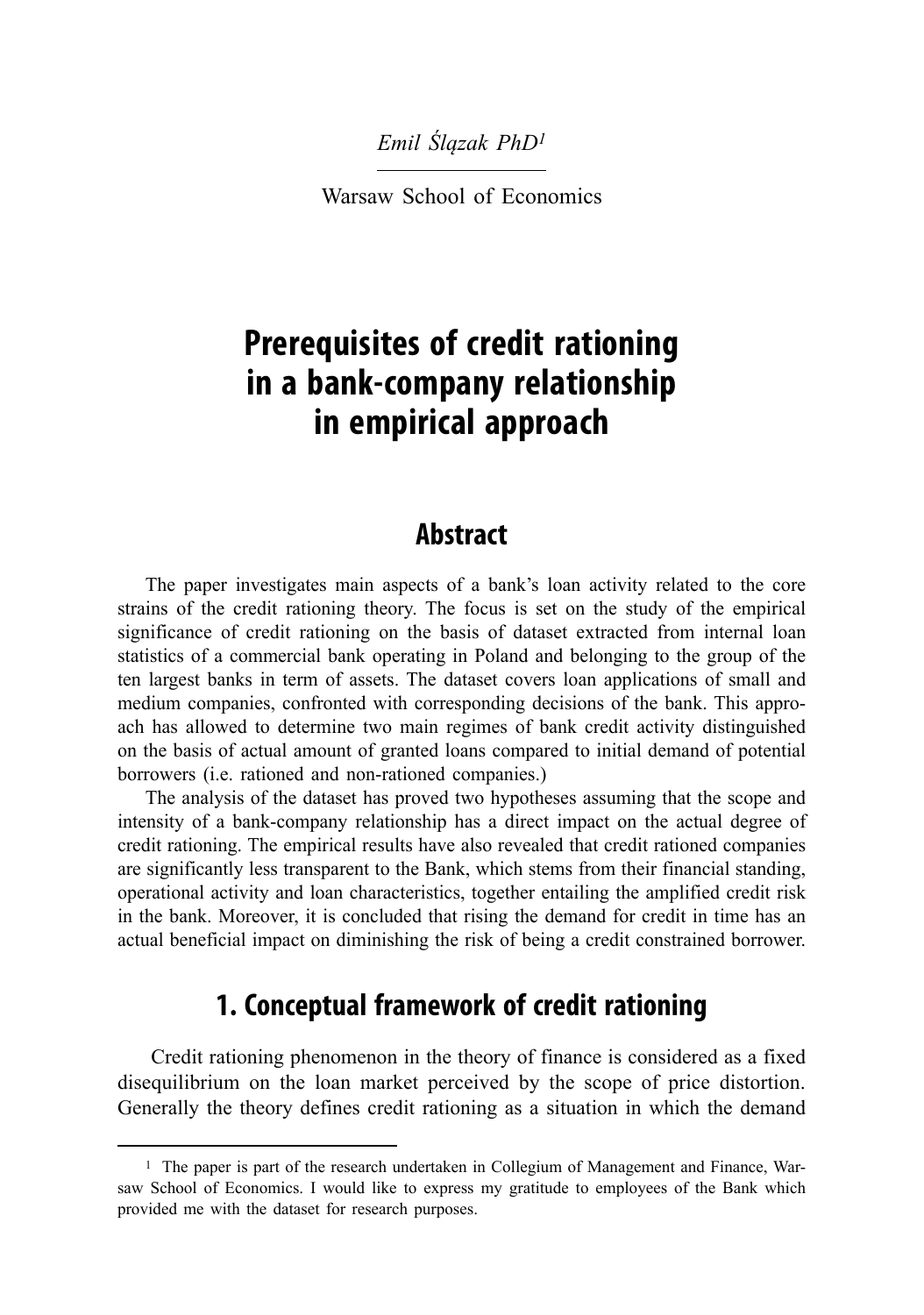for loans exceeds the supply of these loans at the loan rate quoted by banks. Models of credit rationing tend to rationalize why banks are likely to set an interest rate below the market-clearing rate and thus limit the supply of credit instead of increasing interest rates in line with the growing demand for credit, especially in loan boom periods. It is assumed that adjusting the interest rates is likely to put the demand and the loan supply in balance, but in given circumstances this process is congested by inelastic loan interest rate set by banks.

Baltenspringer (1978) was the first to distinguish two main types of credit rationing. The first type is described as a situation where borrowers receive a loan and other segments of potential borrowers do not receive it, in spite of their inclination to pay higher interest rates. The second type of credit rationing defines the situation where potential borrowers from one segment are unable to get a loan when approaching the bank under one credit policy at any interest rate, but others, which are a homogenous form of the banks' standpoint, actually get such a loan. The research in this paper focuses on the first form of the credit rationing, as the main goal is to illustrate clusters of companies with the highest evident probability of being credit-rationed.

The first explanatory models of credit rationing attempted to explain this phenomenon by means of a full information framework and various market imperfections (e.g. Hodgman 1960, Jaffee and Modigliani 1969, Jaffee 1971, Smith 1972, Azzi and Cox 1976). The problem is that these theories tend to overlook the inherent complexity of the borrower-bank relationship, in particular the problem of less than perfect information or information asymmetry. However, this strain of credit rationing was commenced by Jaffee and Russell (1976) and Stiglitz and Weiss (1981) were the first to introduce asymmetrical information in the analysis of the credit decision

In the cornerstone concept of the traditional model of the credit rationing (i.e. 'Stiglitz-Weiss-model'), it is demonstrated that it occurs because the borrowers, with respect to their default risks, are in fact heterogeneous to the bank. Consequently, banks face the challenge to overcome the information asymmetry in relationships with individual borrowers in order to identify different possibilities of defaults. In such a situation, increasing interest rates serves banks as screening devices with increasing default risk premium, but at the same time it deteriorates the quality of the loan demand. The rise of the interest rate makes potential investments of the least risky borrowers drop out of the market. Moreover, the information asymmetry is getting more evident as the average risk of the borrower pool increases the adverse selection. The borrowers still present on the credit market are forced to undertake riskier projects to cover higher costs of funding, but this also favors moral hazard behavior. Both the effects negatively influence banking losses from a wider credit risk exposure and therefore induce banks to constrain the loan supply.

The above mechanisms are based on the assumption that the information asymmetries prevent the bank from distinguishing between borrowers in terms of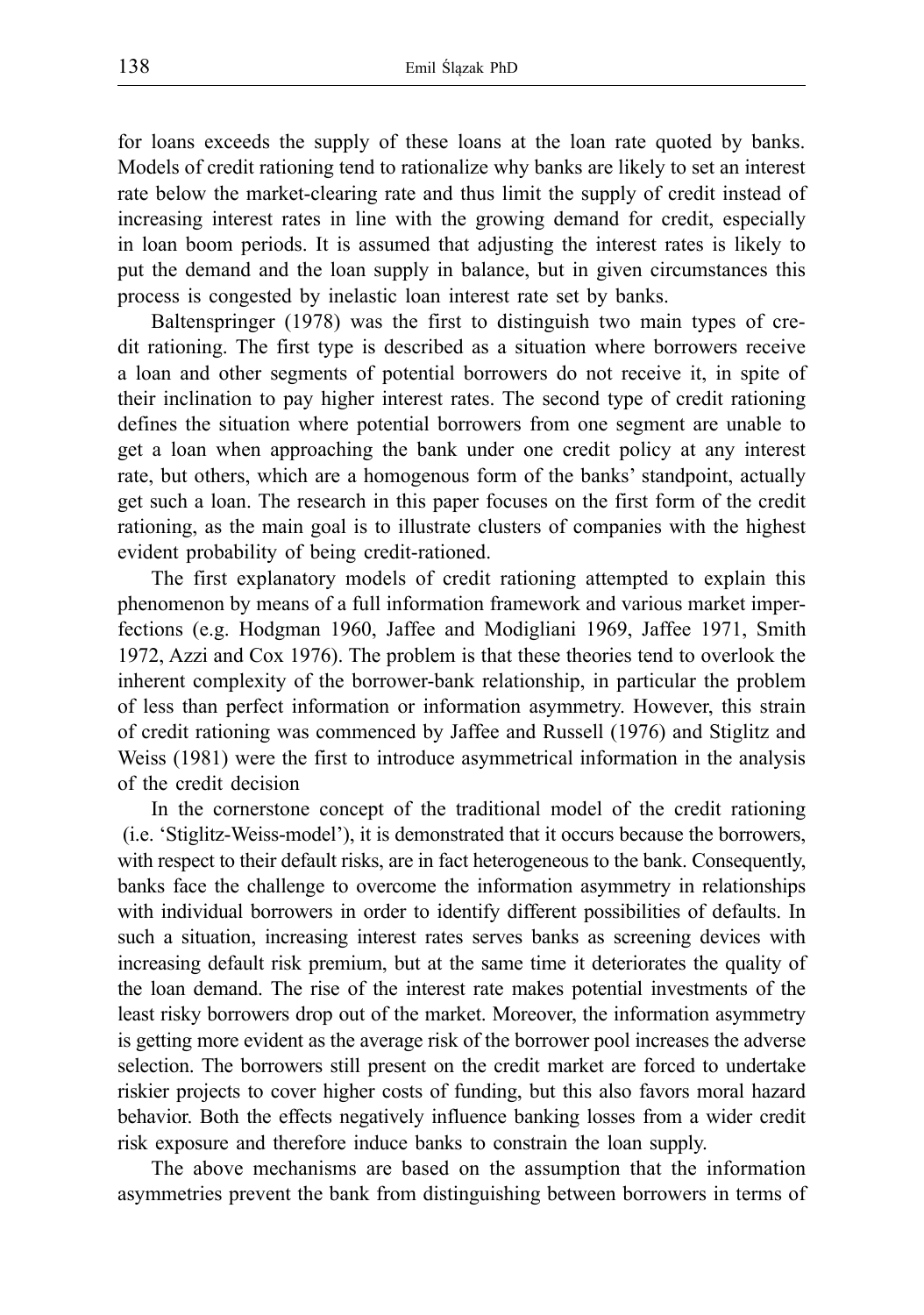the reliable value of their future projects. As a result, from the bank's perspective, all projects have the same expected value. Once the bank has information on the disadvantaged position of the pooled borrowers, the loan contracts take a standard debt form**.** Consequently, the interest rate does not bring the demand and the loan supply to balance and the reduced credit availability causes longlasting distortions on the loan market.

However, the main scope of analyses in this paper does not focus on the interest rate adjustment. This approach of simple correlation of higher returns on the investment project with its lower chance of its prospective accomplishment seems to be too narrow. In terms of investment projects, higher expected returns stimulate companies to make additional efforts in order to bring the investment successfully to its end. This is especially true when the own financial contribution of the borrower tends to rise and the risk of the project is shared between two partners of the loan contract. Consequently, the hypothesis of a general negative correlation between projected investment return and its chance of success is not universally viable (Sobreira 2002). This paper takes more functional approach of asymmetric information to assess the scale of credit rationing based on factual demand and credit supply.

On this basis it should be emphasized that in spite of differences in specific proposed mechanisms, credit rationing theories share a general theme i.e. asymmetric information (e.g. Blinder and Stiglitz 1983; Gale and Hellwig 1984; Besanko and Thakor 1987a, 1987b; Williamson 1987; De Meza and Webb 1987). Main strands in the literature focus on preventing the adverse selection risk, moral hazard risk and contract enforcement problems. This paper provides a sample of the first approach, as the focus is given to individual characteristic of potential borrowers, stressing the main prerequisites for being credit-rationed. Moreover, it can be argued that other strands of credit rationing are fundamentally similar in terms of their underlying logic and bank credit policy implications.

Credit rationing is the most striking manifestation of adverse selection in the banking activity as it is closely connected with the possibility of default. In case of adverse selection, credit rationing ought to be reduced in line with the scope of interactions between the bank and the same borrower. Such tight ties have a beneficial influence on the information position of the bank, which has more opportunities to learn about the debtor activity. Furthermore, untruthful borrowers reveal themselves to the bank over time, entailing more credit constraints in the further loan. Over the extended period of a bank-company relationship borrowers tend to become more transparent and owners of such companies are likely to increase their contributions to the company's activity so that they can bear a larger share of the asymmetric information risk.

Nevertheless, while banks do accumulate private information about their borrowers, informational asymmetries remain, e.g. concerning the borrower's heterogeneity in particular segments of companies. Companies that are financially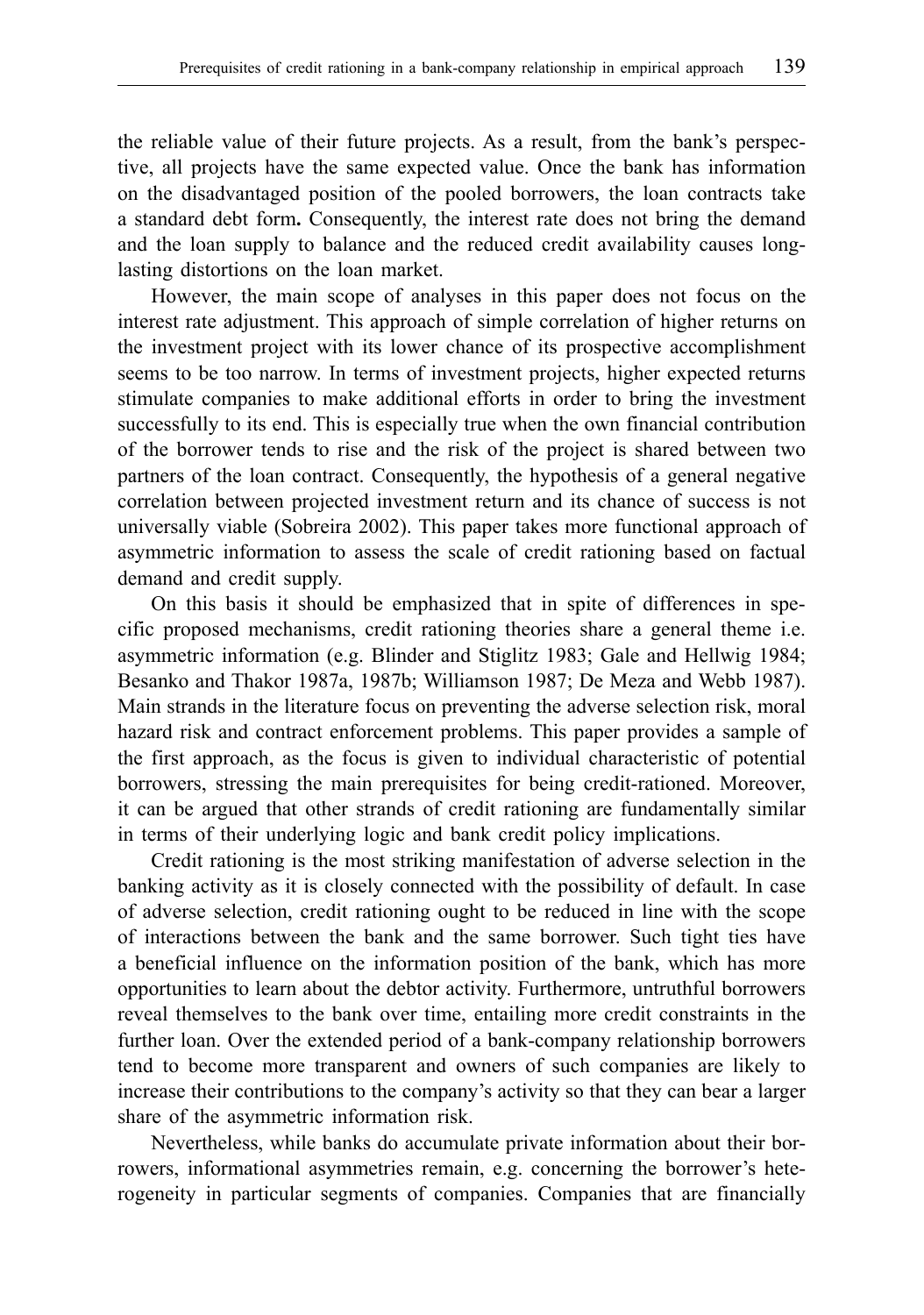strong and creditworthy at the moment of a credit contract cannot assure that they will remain creditworthy in the future. Consequently, a repeated company-bank relationship has substantial influence on the reduction of this risk (Cole 1998).

Before the model is estimated, main hypotheses concerning the demand and supply of the bank credit activity evoking economic theory in this field need to be formulated. Early models of disequilibrium on credit markets are based on price, i.e. interest rates. Numerous studies have examined the significance of the dynamics of a market disequilibrium as well as the methodology of estimating the supply and the demand function for those markets in disequilibrium (Fair and Jaffee 1976; Maddala 1980; Goldfeld and Quandt 1981). However, more recent models, as it was stated above, set aside the traditional hypotheses of the price's impact on restoration of equilibrium on the market (Sobreira 2002). These studies aim at separating the demand and supply effects on credit availability by using information from both loan applications and further loan contracts. Cheng and Degryse (2010) observe requested and granted loan amounts and also studied credit rationing on the Chinese credit card market. Furthermore, studies on correlations of the companies' characteristics and credit rationing degree are examined by Kirschenmann (2010)

As stated above, the scale of demand for a bank loan is determined by a wide scope of factors influencing the level of asymmetric information, which influences the amount of the requested and obtained loan contract. This is especially true for the sector of small and medium companies, which are covered in this paper2. Consequently, two main hypotheses are formulated in this paper:

*H1: Credit rationing tends to increase as the companies applying for a bank loan are characterized by less loan transparency to the bank.*

*H2: Credit rationing tends to be lower as the intensity of the loan activity of the companies increases over the period of the relationship with the bank.*

## **2. The model settings**

The model comprises dataset from loan applications as well as loan decisions of the leading commercial bank operating in Poland (called "the Bank.") The Bank was qualified into a group of ten largest commercial banks operating in Poland on the basis of the total assets value at the end of 2010.

<sup>2</sup> Berger, A.N. and G.F. Udell, 1995, Relationship lending and lines of credit in small company finance, *Journal of Business* 68, 351–382. Petersen, M.A. and R.G. Rajan, 1994, The benefits of company-creditor relationships: Evidence from small business data, *Journal of Finance* 49, 3–37. Elsas, R., and J.P. Krahnen, 1998, Is relationship lending special? Evidence from credit-file data in Germany, *Journal of Banking and Finance* 22, p. 1283–1316. Hancock, D., Wilcox, J.A., 1998, The 'credit crunch' and the availability of credit to small business, *Journal of Banking and Finance* 22, 983–1014.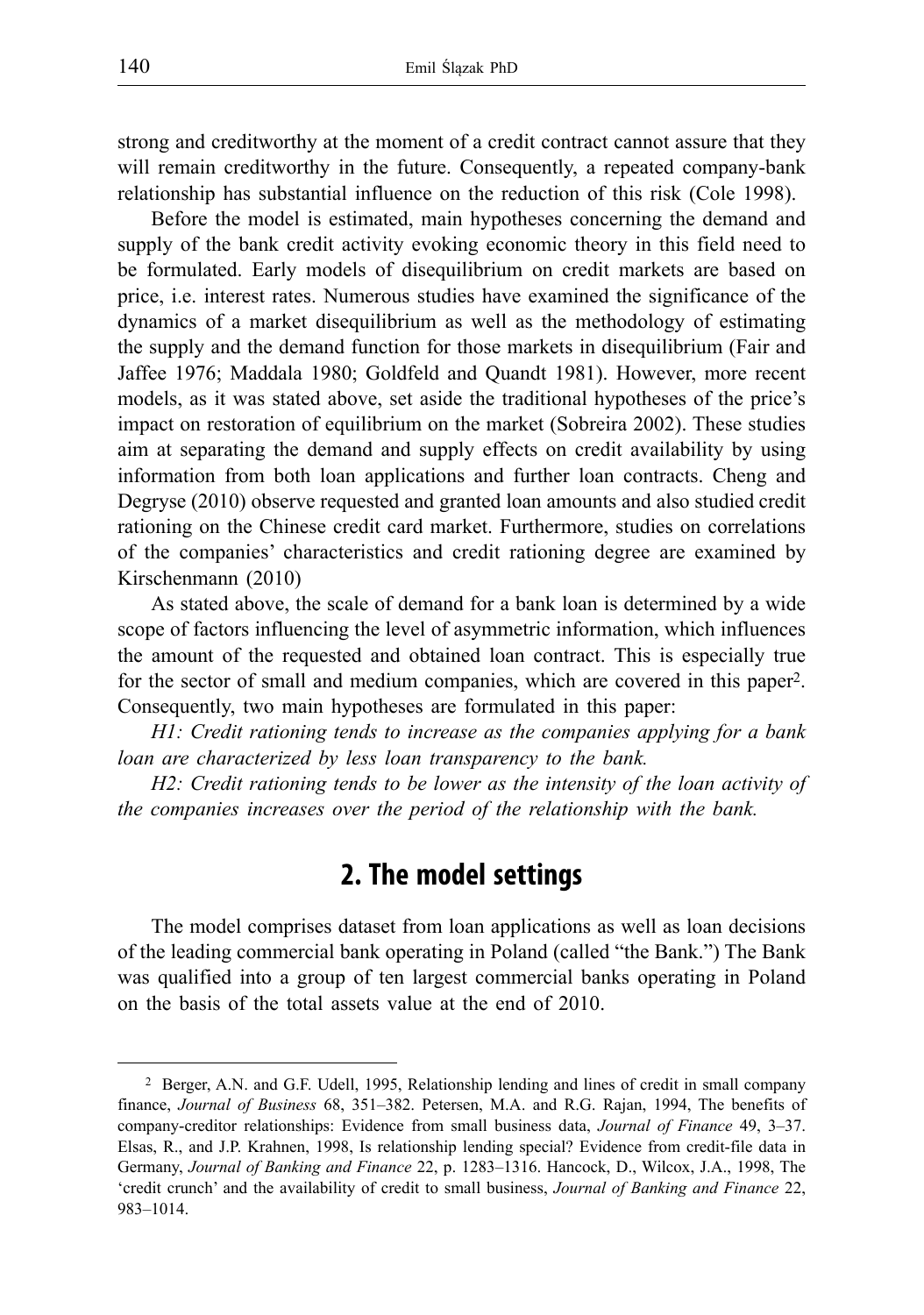The time of the data sample has been set for 2006–2010, which covers a period of abnormally high exposure of the banking sector towards credit risk. This period has reinforced the symptoms of credit rationings in both the Polish and the worldwide financial sector. Moreover, the process of the bank's deleveraging is commonly regarded as one of the main roots of unprecedented distress on the financial markets and economic slowdown.

On the basis of borrowers' loan applications and requested loans, the dataset of the actually granted loan terms was extracted from the Bank's register. Moreover, the borrowers' characteristics as well as the scope of loan relationships before the time of the loan origination have been analyzed. The data sample embraces 16,317 loans granted to 8,796 small and medium companies, among which there are 3,359 companies servicing loans for at least four years. This segment of companies has been taken on purpose for studying credit rationing because informational asymmetries are presumably most severe among small and medium companies. It is worth stressing that small and medium companies have especially limited loan relationships with banks. The Bank's largely standardized loan contracts for these companies entail dealing with credit risks arising from informational asymmetries. Finally, since the loan granting process is the same for all the observed loans, possible heterogeneity is reduced at this level.

The empirical study aims at assessing the scope of credit rationing and has been split up into two phases. Firstly, credit rationing analyzed as a disequilibrium of demand and the supply of bank loan are estimated by means of the Ordinary Least Squares regression taking *Actual loan (AL)* as a depended variable. Secondly, the outcome equation was estimated to be a panel model with main characteristics of companies to control any unnoticed time-invariant borrower heterogeneity that may influence the AL. In reference to the first part of the empirical study, the credit rationing formula prepared for the need of the empirical study takes the form of:

$$
AL_{c,l,t} = \alpha + \beta_1 BR_{c,t} + \beta_2 LC_1 + \beta_3 CP_{c,t} + e_{c,l,t}
$$

where:

- $AL_{c,1,t}$  *actual loan* as a ratio of the granted loan amount to the requested loan amount for loan l to the company c in month t;
- $BR<sub>ct</sub>$  vector of *bank relationship* variables;
- $LC_1$  vector of *loan contract* variables;

 $CP_{c,t}$  – vector of *company profile* variables.

The vector of the intensity of *bank relationship*  $(BR_{c,t})$  includes following variables:

*• Relationship intensity* – indicates the number of credit products of the company taken from the Bank in the analyzed period with an assumption that this varia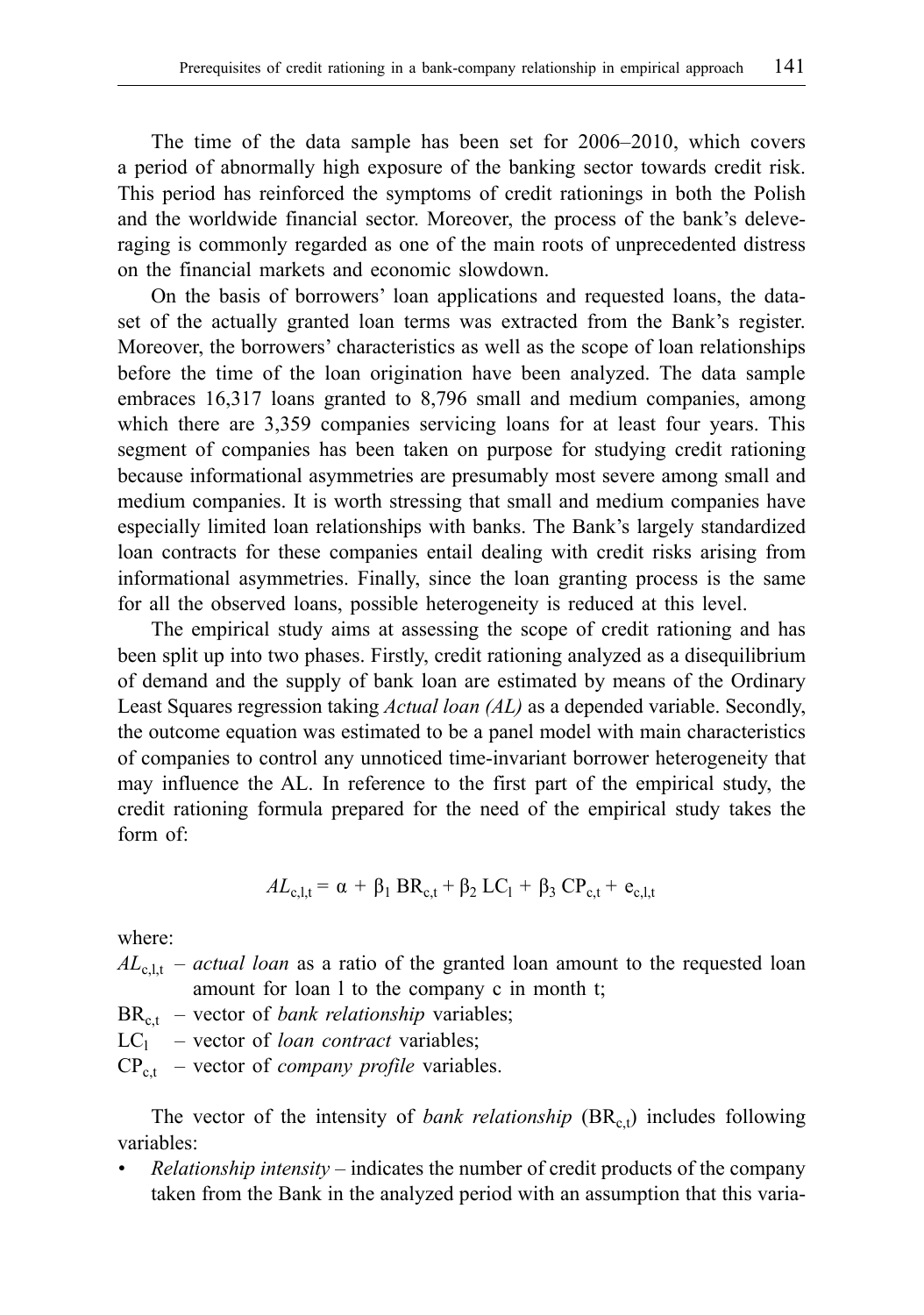ble measures the intensity of the bank-borrower relationship. Consequently, this variable serves as the basis for interactions analysis between borrowers and the Bank, as the more interaction, the better information position of the Bank about the company's overall activity. The analysis includes nonlinear effects with the dummy variables:

- *– Product n* where *n =* 2, ..., 5 which pools interactions number from two to five because of the fewer observations in companies with more than five credit products. Moreover, the descriptive analysis has shown that most of the credit action happens at the beginning of the relationship with the Bank.
- *Product 1* as the reference category.
- *• Newcomer* the dummy variable to identify young companies that might face especially high difficulties in credit accessibility, which equals tighter credit rationing. It takes 1 if the company has been operating for less or equally two years and 0 otherwise.
- Relationship length the dummy variable that stipulates the length of the credit application procedure in months between when the loan claim was placed with the Bank and when the loan decision was taken.
- *Size* the dummy variable to identify borrowers belonging to small or medium companies according to the 2003/361/EC Recommendation regarding the SME definition i.e. companies that fulfill the criteria stipulated as either the turnover ceiling or the balance sheet ceiling and staff headcount ceiling in both cases. This variable takes 1 if the total assets are below the median company size when applying for a loan, and 0 otherwise.

The set of interaction effects is analyzed in this study. It is examined whether credit rationing evolves differently over bank relationships for opaque vs. transparent companies:

- *– Product n\* Newcomer,* where *n =* 2, ..., 5
- *Product n* \* *Size* where  $n = 2, ..., 5$
- The vector of *loan contract*  $(LC_1)$  consists of the following variables:
- *Granted loan amount* this variable specifies the loan amount in PLN as stipulated in the Bank's register.
- *• Requested loan amount*  this variable specifies the loan amount in PLN that the company initially demanded in its loan claim.
- *• Granted loan maturity* this variable stipulates the loan maturity as stated in the Bank's register after the loan decision.
- *• Requested loan maturity*  this variable stipulates the loan maturity as the company demanded in its loan claim.
- *Collateral* this variable indicates whether the loan has the specified collateral in fixed assets or it is intended to finance working capital otherwise. The underlying asset may be sold in case of default so from the bank's perspective the associated credit risk is much lower than in the case of financing the working capital.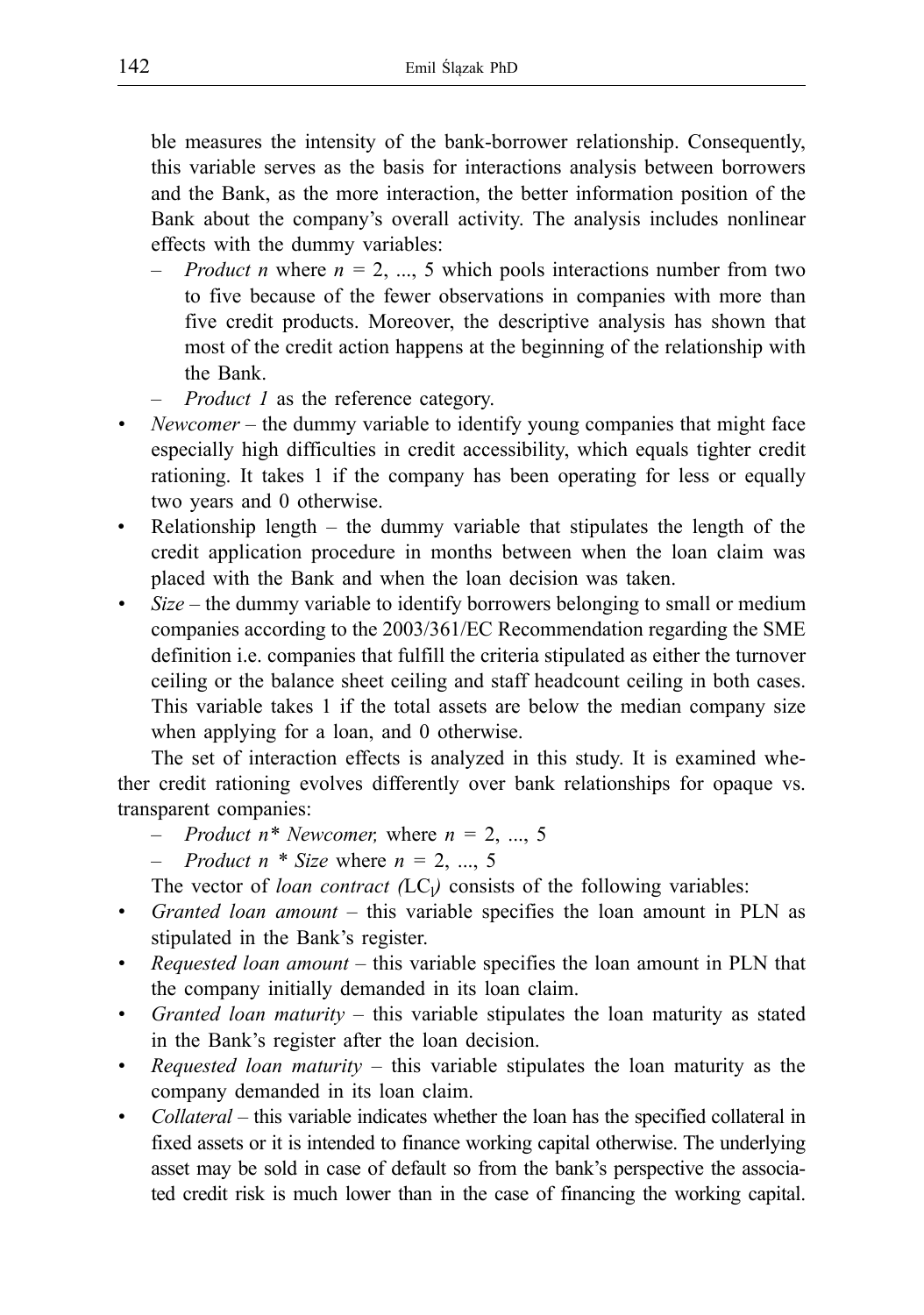- *• Loan type* the dummy variable which stands on 1 if the loan is a long-term loan (at least one year payment) and 0 if it is a loan to sustain liquidity. The regular repayment schedule is set for long-term loans so the Bank has a greater potential to monitor the debtor and it influences the quality of the Bank's loan monitoring process positively.
- *• Loan status* this dummy variable the current status of the borrower takes into account to analyze whether a new loan is to be granted before the previous loan is fully repaid; if this is the case of a company applying for a new loan, the variable stands on 1 and 0 otherwise.

The vector of *company profile*  $(CP_{c,t})$  consists of the following variables:

- *• Financial Leverage* highly indebted companies have larger exposure to financial risk in their strategy, which entails higher risk of default in case of external shocks to their income. This variable is calculated as the ratio of total debt against its total sum of equity and liabilities at the disbursement date of the loan.
- *<i>EBIT* this variable (in PLN) measures the extent to which a company is prone to react negatively to unforeseen changes in its operational income as a consequence of external shocks to its current activity. The smaller EBIT is, the more endangered the repayment of the loan might be.
- *• Multiply loans* borrowing from multiple sources may reduce the company's need for funds in the Bank, which is likely to reduce credit rationing due to a lower demand. Loan relationships with various banks indicate a positive financial standing of the company in view of the banking sector and therefore the company is less credit rationed. This variable takes 1 if the total liabilities are larger than the outstanding debt in this Bank, and 0 otherwise.
- *Past overdue* the dummy variable showing the degree of rationing on the basis of previous repayment problems in the bank relationship. Negative loan history is much likely to adversely influence the next loan procedure, so this variable amounts to 1 if the borrower was past-due on interest or principal payments for more than 30 days with their previous loan, and 0 otherwise.

## **3. Credit rationing – empirical analysis**

#### **3.1. Main determinants of credit rationing**

The analysis of empirical loan data has been divided into two subdivisions, i.e. non-rationed and rationed bank loans. Non-rationed loans have been granted by the Bank in line with the requested amounts. On the contrary, the credit rationed loans have been granted with an actual amount lower than initially requested by the company.

Summary statistics for subsequent variables of the bank relationship, a loan contract and the company profile create subsamples, which allows to concompany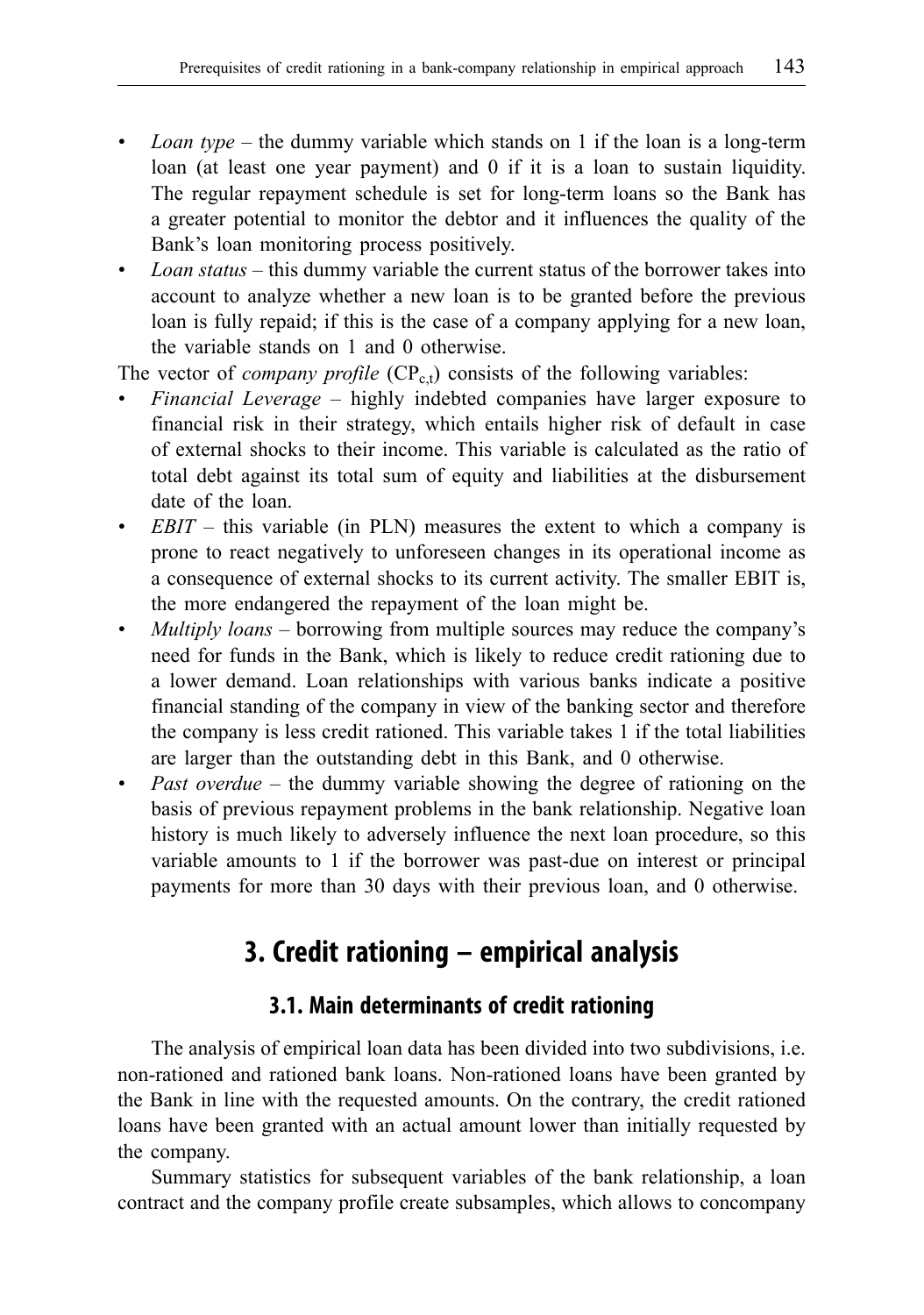the differences between companies that faced credit rationing and these that have received financing from the Bank in line with their requests (table 1).

Non-rationed companies exhibit significantly smaller requested and larger granted loan amounts than the rationed loans. Credit rationed companies are less inclined to finance fixed capital and therefore to offer the collateral to the Bank, as in case of companies from the second subdivision.

| <b>Main empirical determinants of credit rationing</b> |                        |                     |                       |  |  |
|--------------------------------------------------------|------------------------|---------------------|-----------------------|--|--|
| <b>Variables</b>                                       | <b>Credit rationed</b> | Non-credit rationed | <b>Difference</b>     |  |  |
| <b>Bank relationship - BR</b>                          |                        |                     |                       |  |  |
| Relationship intensity                                 | 1,62                   | 2,89                | $-1,27***$            |  |  |
| Relationship length                                    | 4,58                   | 6,12                | $-1,54***$            |  |  |
| Newcomer                                               | 0,28                   | 0,12                | $0,16***$             |  |  |
| Size                                                   | 0,64                   | 0,42                | $0,22***$             |  |  |
| Loan contract LC                                       |                        |                     |                       |  |  |
| Share granted                                          | 0,60                   | 1,02                | $-0.28***$            |  |  |
| Requested loan amount                                  | 94 774                 | 70 614              | 24 160***             |  |  |
| Granted loan amount                                    | 56 809                 | 72 344              | $-15.535***$          |  |  |
| Requested maturity                                     | 42,23                  | 33,86               | 8,37***               |  |  |
| Granted maturity                                       | 28,48                  | 30,05               | $-1,57***$            |  |  |
| Collateral                                             | 0,43                   | 0,46                | $-0.03***$            |  |  |
| Loan type                                              | 0,74                   | 0,68                | $0.06***$             |  |  |
| Loan status                                            | 0,79                   | 0,56                | $0,23***$             |  |  |
| Company profile - CP                                   |                        |                     |                       |  |  |
| Financial leverage                                     | 0,17                   | 0,12                | $0.05***$             |  |  |
| <b>EBIT</b>                                            | 165                    | 244                 | $-79***$              |  |  |
| Past overdue                                           | 0.09                   | 0.04                | $0.05***$<br>-0.13*** |  |  |
| Multiply loans                                         | 0.43                   | 0.56                |                       |  |  |
|                                                        | $n = 4$ 243            | $n = 12074$         |                       |  |  |

|                                                 | Table 1 |  |
|-------------------------------------------------|---------|--|
| Main empirical determinants of credit rationing |         |  |

\*\*\*, \*\*, \* denote that variables are significantly different from each other at the 0.01-, 0.05- and 0.1-level using a two-sided T-test.

More precisely, credit rationed companies approach the Bank to finance day to day activity before full repayment of the previous loan more frequently. Furthermore, credit rationed companies requested longer loan maturity, as compared to non-rationed counterparts, and are more likely to be younger and smaller with their first loans. Moreover, credit rationed companies exhibit shorter bank relationships than the non-rationed ones. They have been operating in the market shorter than the non-rationed companies. It is worth stressing that credit rationed loans are over twice as likely to be overdue for over 30 days as the non-rationed loans, which is in line with the assumptions of the credit rationing theory.

Furthermore, credit rationed companies display lower EBIT but a higher financial leverage, which has a negative impact on their credit worthiness. Non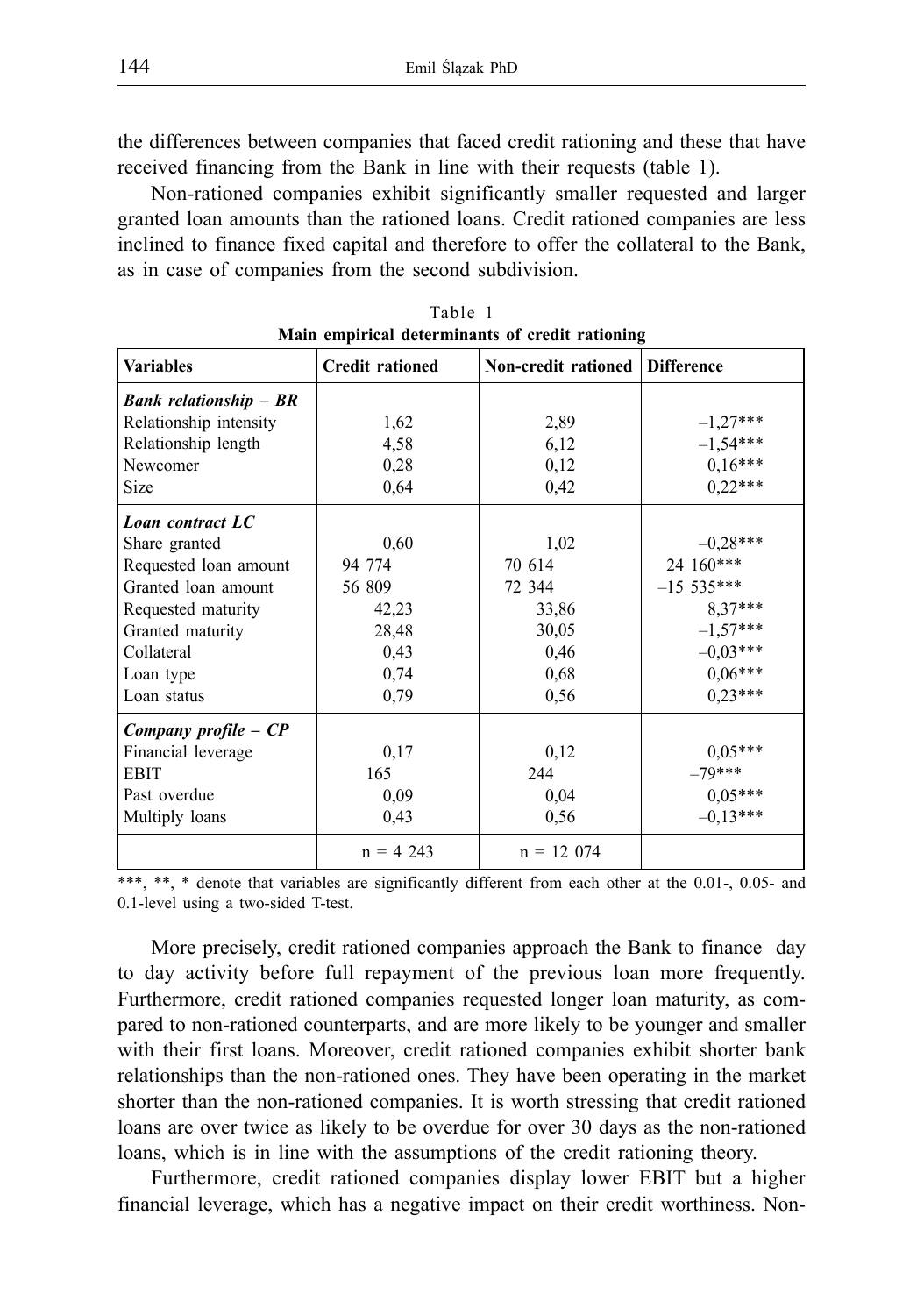credit rationed companies maintain relationships with more than one bank more frequently than their rationed counterparts.

The T-test concompanies that these differences in company characteristics are statistically significant at the 0.01-level when comparing the subdivision of the credit rationed and non-rationed loans.

#### **3.3. Cross-determinants of credit rationing**

The regression analysis with the aim to determine the most crucial determinants *actual loan AL*<sub>c,lt</sub> have been conducted in two parallel estimations, i.e. for the full sample and the panel of companies that have already benefited from at least two loans from the Bank over the analyzed period (*Regular borrowers*) arranged in clusters set according to the number of their credit products (*Product number* n).

The dependent variable *Actual loan* indicates the ratio of the granted loan amount to the requested loan amount for subsequent companies. The first row includes results for the full sample from an OLS regression and the second row displays the results from fixed results regressions for the panel of these companies whose credit rationing phenomena ought to be lower due to inferior information asymmetry (see table 2).

In case of the latter companies the Bank was able to gather data about financial standing while assessing their credit worthiness during the previous credit procedure. The assumption is in line with the second hypothesis that the more credit products company has been benefiting from, the more transparent its credit status to the Bank is.

The results from the analysis of the panel of Regular borrowers in the second row show that individual borrower relationships with the Bank have vital influence on credit rationing intensity. It is worth emphasizing that the result of regression demonstrate that the impact of the Product number dummies on the panel of regular borrowers is stronger than in the full sample analysis.

| Variables          | <b>Product 2</b> | <b>Product 3</b> | <b>Product 4</b> | <b>Product 5</b> |
|--------------------|------------------|------------------|------------------|------------------|
| <b>Full sample</b> | $0.023***$       | $0.030***$       | $0.029***$       | $0.038***$       |
|                    | (0,002)          | (0,003)          | (0,003)          | (0,004)          |
| Regular borrowers  | $0,037***$       | $0.051***$       | $0.055***$       | $0.078***$       |
|                    | (0,003)          | (0,005)          | (0,007)          | (0,009)          |

Table 2 **Overall intensity of the borrower and the Bank relationship**

Standard errors are reported in parentheses and account for clustering at the company level.

\*\*\*, \*\*, \* denote significance at the 0.01-, 0.05- and 0.1-level using a two-sided T test. The number of observation and adjusted R2 are displayed in table 6.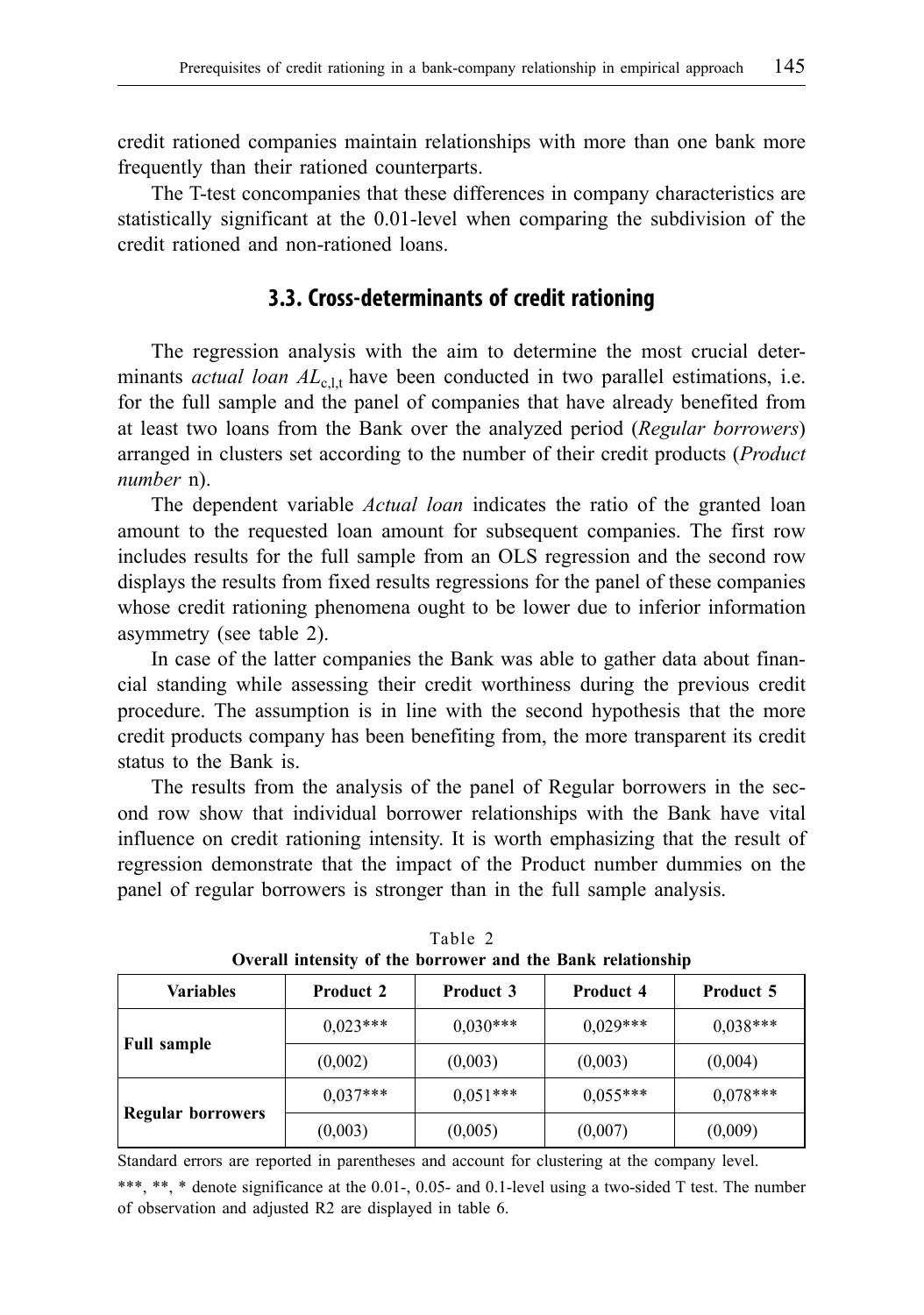The repeated interactions with the Bank imply the substantial decrease in the degree of credit rationing. As a result, the observed company credit activity has a favorable influence on the access to the Bank loan and the borrowers encounter fewer obstacles in the later stages of their bank relationships. These results concompany that companies with more intense bank relationships are more transparent as well as less risky to the Bank. On the whole, it leads to less frequent credit rationing symptoms.

The cross-comparison of the *Product number n* and *Newcomer* variables capture the effect of credit rationing for companies operating on the market for a short period of time (see table 3). The results show that the more often young companies borrow from the Bank, the less credit rationed they are.

Consequently, companies that have been operating for less or equally two years but display very intensive credit activity, commonly experience a significant drop in the degree of credit rationing on the background of the full sample companies. Such results are in line with the second hypothesis of this paper. On the basis of credit interactions the Bank is able to gather most of the valuable private information about a company at the beginning of a bank-borrower relationship.

| $P$ is a set of the contracted that the band is the state of $P$ is a set of $P$ is a set of $P$ is a set of $P$ is a set of $P$ is a set of $P$ is a set of $P$ is a set of $P$ is a set of $P$ is a set of $P$ is a set of |                                      |            |            |                  |  |
|------------------------------------------------------------------------------------------------------------------------------------------------------------------------------------------------------------------------------|--------------------------------------|------------|------------|------------------|--|
| <b>Variables</b>                                                                                                                                                                                                             | <b>Product 2</b><br><b>Product 3</b> |            | Product 4  | <b>Product 5</b> |  |
| <b>Full sample</b>                                                                                                                                                                                                           | $0.024***$                           | $0.033***$ | $0.029***$ | $0.041***$       |  |
|                                                                                                                                                                                                                              | (0,004)                              | (0,005)    | (0,006)    | (0,009)          |  |
| <b>Regular borrowers</b>                                                                                                                                                                                                     | $0.018***$                           | $0.015***$ | $0.019***$ | $0.029***$       |  |
|                                                                                                                                                                                                                              | (0,005)                              | (0,007)    | (0,009)    | (0,012)          |  |

Table 3 *Newcomers* **– intensity of the borrower and the Bank relationship**

Standard errors are reported in parentheses and account for clustering at the company level. \*\*\*, \*\*, \* denote significance at the 0.01-, 0.05- and 0.1-level using a two-sided T test. The number of observation and adjusted R2 are displayed in table 6.

The results of another analysis demonstrate that the companies that are included in clusters of small companies (variable *Size*) can offset odd consequences of credit constraints by tighter loan relationships with the Bank (table 4).

The significantly positive coefficients for the interaction effects of *Product number n* and *Size* indicate that the reduction of credit rationing over a loan sequence is noticeable for smallest companies on the background of the full sample.

The further variables of company and loan profiles show that credit rationing also depends on the observable credit risk of the company. The companies with higher *EBIT* and requesting loans for fixed capital financing (*Collateral* variable) are less credit constrained. This finding is also in line with credit rationing assumptions because companies with higher operational income are less vulnerable to external shocks to their business and since fixed assets are claimed to be an appropriate collateral in case of default. Consequently these loans may be considered less risky to the Bank.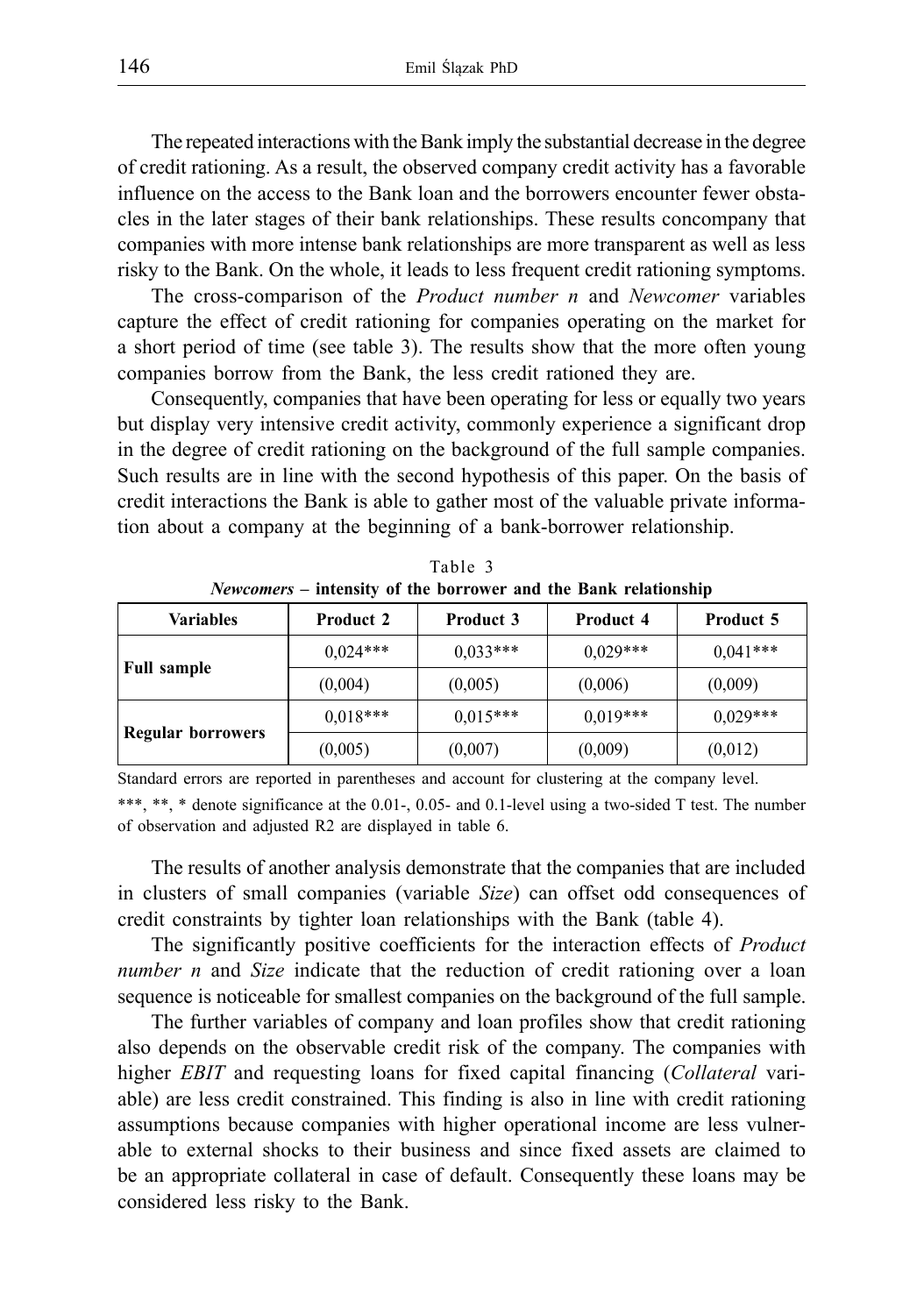| <b>Variables</b>         | <b>Product 2</b> | <b>Product 3</b> | <b>Product 4</b> | <b>Product 5</b> |
|--------------------------|------------------|------------------|------------------|------------------|
|                          | $0,029***$       | $0.033***$       | $0.051***$       | $0.045***$       |
| <b>Full sample</b>       | (0,002)          | (0,003)          | (0,005)          | (0,006)          |
| <b>Regular borrowers</b> | $0.028***$       | $0.031***$       | $0.049***$       | $0.037***$       |
|                          | (0,003)          | (0,005)          | (0,006)          | (0,007)          |

Table 4 *Size –* **intensity of borrower and Bank relationship**

Standard errors are reported in parentheses and account for clustering at the company level.

\*\*\*, \*\*, \* denote significance at the 0.01-, 0.05- and 0.1-level using a two-sided T test. The number of observations and result of adjusted R2 are displayed in table 6.

| Variables          | Financial<br>leverage | Ln (EBIT)   | <b>Multiply</b><br>loans | <b>Collateral</b> | Loan<br>type |
|--------------------|-----------------------|-------------|--------------------------|-------------------|--------------|
|                    | $-0.0534***$          | $0,0098***$ | $0,0062***$              | $0,0142***$       | $-0.001***$  |
| <b>Full sample</b> | (0.004)               | (0.001)     | (0,002)                  | (0,001)           | (0,004)      |
| Regular            | $-0.0427***$          | $0,0107***$ | $0,0134***$              | $0,0071***$       | $-0.002***$  |
| <b>borrowers</b>   | (0,008)               | (0,002)     | (0,002)                  | (0,002)           | (0,007)      |

Table 5 **Regular borrowers – loan and company characteristics**

Standard errors are reported in parentheses and account for clustering at the company level.

\*\*\*, \*\*, \* denote significance at the 0.01-, 0.05- and 0.1-level using a two-sided T test. The number of observations and result of adjusted R2 are displayed in table 6.

Bank loans used in companies to finance investments (*loan type*) may be more difficult to be split, which leaves more scope for loan constraints. At the same time, companies that show a higher *Financial Leverage* are more risky to the Bank and thus they are more frequently credit rationed.

*Multiply loans* with different banks lead to a decrease in the degree of credit rationing. This may either stem from lower demand due to other available funds or from increased supply because companies with several bank relationships are the most profitable and vital ones. These results concompany hypotheses that credit rationing is higher for the group of opaque companies.

| Sample characteristics                         |         |       |  |  |  |  |
|------------------------------------------------|---------|-------|--|--|--|--|
| Adjusted $\mathbb{R}^2$<br><b>Observations</b> |         |       |  |  |  |  |
| <b>Full sample</b>                             | 15 4 26 | 0,072 |  |  |  |  |
| Regular borrowers                              | 7985    | 0.215 |  |  |  |  |

Table 6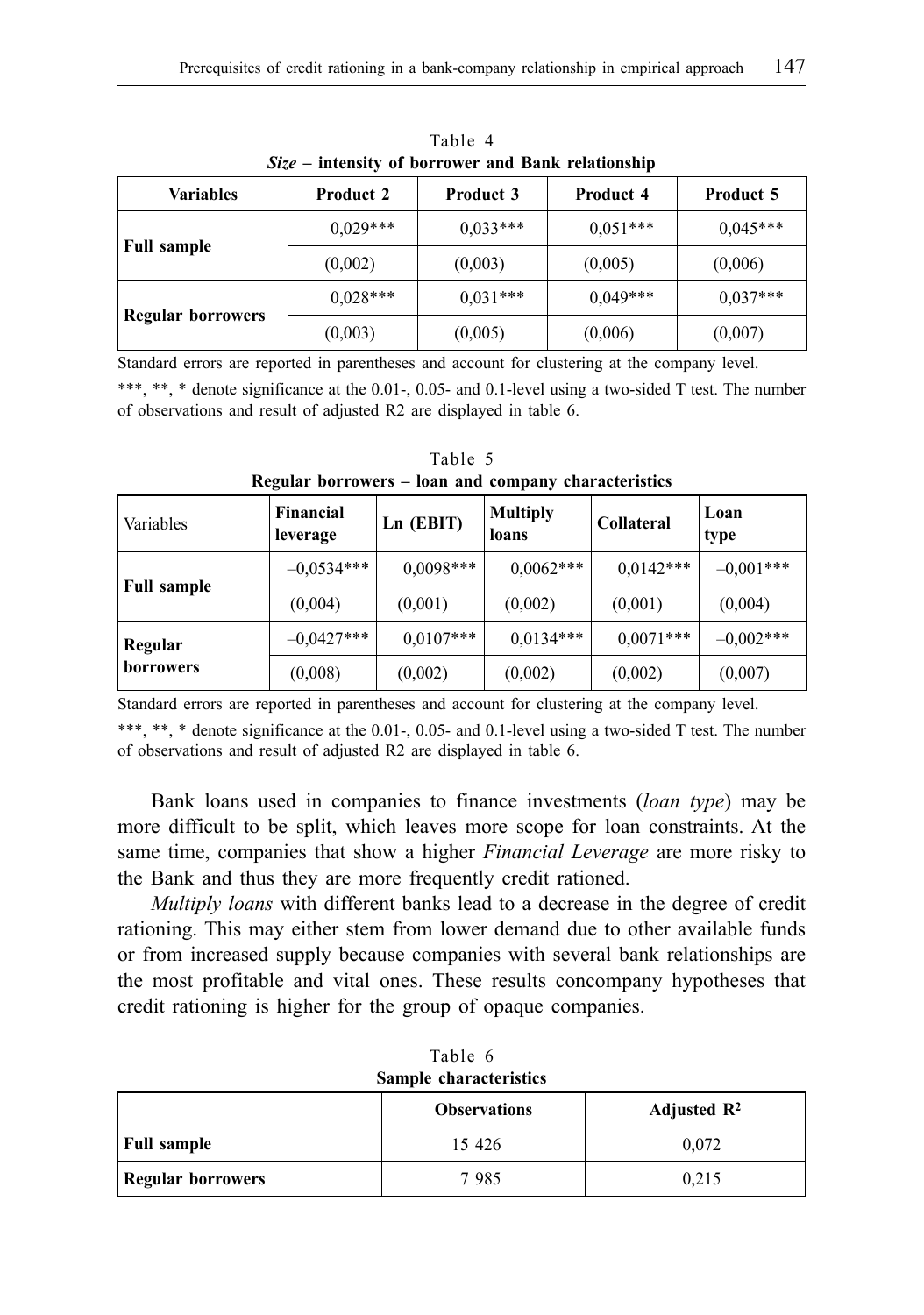#### **3.2 Credit rationing intensity changes in time**

An interesting issue in credit rationing analysis it determination of the scale of changes in bank loan constraints over time, taking different models of bankborrower relationships' development into consideration.

In customer-driven relationships banks tend to increase the granted loan amount to meet the borrowers' demands. Contrary to this approach, in bank-driven relationships borrowers decrease their loan requests to the level which banks are willing to provide. This issue has been addressed in the model of fixed effects regressions for the panel of these companies in the dataset that have taken more than one loan from the Bank during the observation period (*Regular borrowers*).

The dependent variable in the first row is *Ln(Granted amount),* which is a natural logarithm of the granted loan amount in PLN. The dependent variable in the second row is Ln(*Requested amount),* which is a natural logarithm of the requested loan amount in PLN (see table 7).

The regression results in the first row show that granted loan amounts actually increase over loan sequences. The variable Ln(*Requested amount*) in the second row reveals that requested amounts also increase significantly during multiple interactions with the Bank, but on a smaller level than the granted amounts.

Consequently, next credit products increase the probability of higher credit amount considerably both in terms of the granted amount and requested amount. It is worth stressing that the Bank tends to apply less credit restrained procedures if a company is more willing to broader its credit relationships with the Bank.

| <b>Variables</b>      | <b>Product 2</b> | <b>Product 3</b> | <b>Product 4</b> | Product 5  |  |
|-----------------------|------------------|------------------|------------------|------------|--|
|                       | $0.205***$       | $0.361***$       | $0.490***$       | $0,578***$ |  |
| Ln (granted amount)   | (0,008)          | (0,014)          | (0,019)          | (0,028)    |  |
|                       | $0.121***$       | $0.258***$       | $0,367***$       | $0.431***$ |  |
| Ln (requested amount) | (0,009)          | (0,014)          | (0,021)          | (0,029)    |  |

|                                                                 | Table 7 |  |
|-----------------------------------------------------------------|---------|--|
| Credit rationing intensity changes in time – number of products |         |  |

Standard errors are reported in parentheses and account for clustering at the company level. \*\*\*, \*\*, \* denote significance at the 0.01-, 0.05- and 0.1-level using a two-sided T test. The number of observations and results of adjusted R2 are displayed in table 9.

If companies are more indebted (*Financial leverage*), they are granted smaller amounts. On the other hand, the loans that are secured by fixed assets (*Collateral*) which may be sold in case of default and loans with regular repayment schedules (*Loan type*) lower credit risk and thus show higher granted amounts.

Lending relationships with many banks (variable multiply loans) lead to higher granted loan amounts by the Bank, given the evidence that companies with several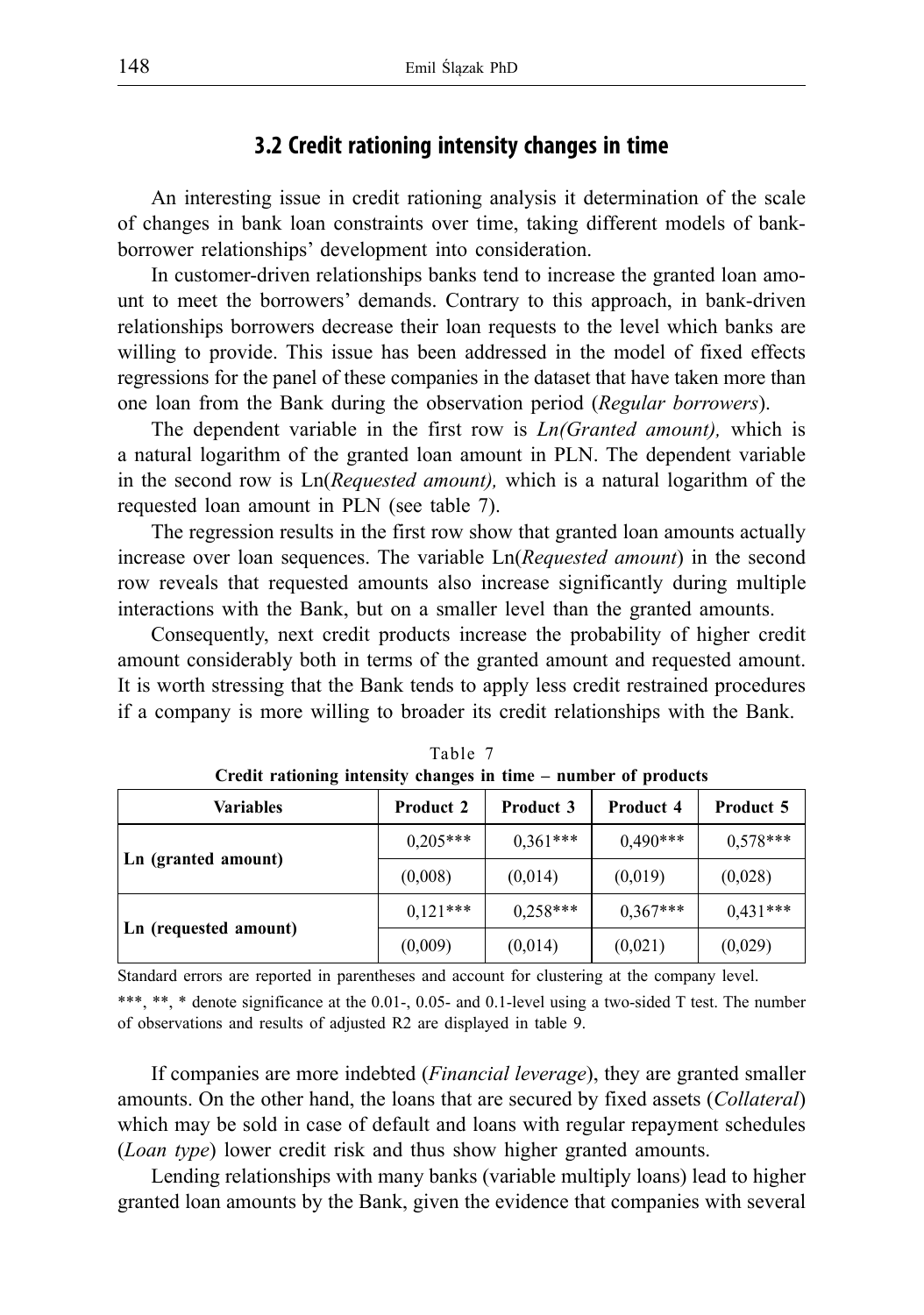lending relationships are less credit restrained on the basis of credit risk credibility in the banking sector. Facing such findings, it is not a surprise to see that better operational results Ln (EBIT) reduce the probability of credit rationing.

In case of the requested amount there is a significantly positive but again smaller coefficient for *multiply loans*. This provides clear evidence that the observed decrease in credit rationing over loan sequences does not stem from the borrowers' reduced demand from the Bank due to their access to debt capital from other sources. Consequently, in case of active debtors, the observed lessening credit rationing stems from the credit strategy of the Bank.

|                                                                               | Table 8 |  |
|-------------------------------------------------------------------------------|---------|--|
| Credit rationing intensity changes in time – loan and company characteristics |         |  |

| <b>Variables</b> | <b>Financial</b><br>levarage | Ln (EBIT)  | <b>Multiply</b><br>loans | <b>Collateral</b> | Loan<br>type |
|------------------|------------------------------|------------|--------------------------|-------------------|--------------|
| Ln (granted      | $-0,558***$                  | $0.111***$ | $0,159***$               | $0.323***$        | $0.511***$   |
| amount)          | (0,024)                      | (0,005)    | (0,006)                  | (0,007)           | (0,021)      |
| Ln (requested    | $-0.479***$                  | $0.096***$ | $0.138***$               | $0,312***$        | $0.498***$   |
| amount)          | (0,025)                      | (0,006)    | (0,007)                  | (0,007)           | (0,022)      |

Standard errors are reported in parentheses and account for clustering at the company level. \*\*\*, \*\*, \* denote significance at the 0.01-, 0.05- and 0.1-level using a two-sided T test. The number of observations and results of adjusted R2 are displayed in table 9.

|                        | Table 9 |  |  |
|------------------------|---------|--|--|
| Sample characteristics |         |  |  |

|                          | <b>Observations</b> | Adjusted $\mathbb{R}^2$ |
|--------------------------|---------------------|-------------------------|
| <b>Full sample</b>       | 7985                | 0,358                   |
| <b>Regular borrowers</b> | 7985                | 0,256                   |

## **Conclusions**

The analysis of the dataset in this paper evidences the existence of credit rationing on the basis of loan activity of one of the major commercial banks in the Polish banking system. Moreover, the paper provides the measures of its degree and evolution over repeated relationships between companies and the Bank. The study of the dynamics showing fluctuations of demand and credit supply using observed degree of credit rationing allows to positively assess two hypotheses stipulated for the need of this research.

The degree of credit rationing is considerable and most evident for companies that are comparatively young or small when they first borrow from the Bank. In spite of quite difficult access to credit at the beginning of bank relationships,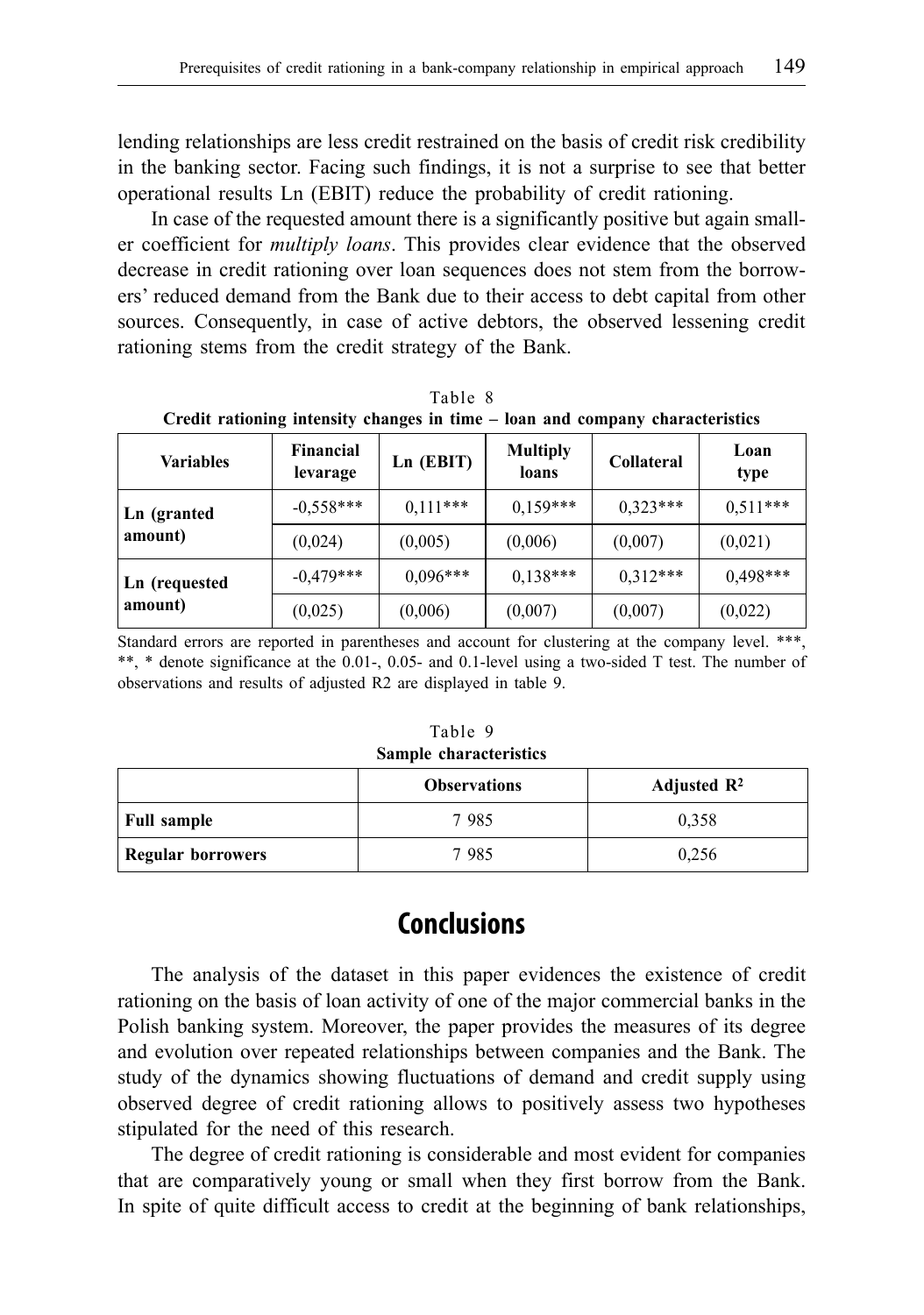this obstacle is resolved with lessening informational asymmetries over bank relationships.

The analysis of the dynamics of the observed credit rationing patterns over bank-borrower relationships specifies that granted loan amounts increase significantly over time. Parallel findings concern the requested loan amounts but these increase slower. These results are in line with the hypothesis that longer and stronger relationships of companies with banks are recommended in order to decrease obstacles in credit access. Thus, banks are in a better position to collect and evaluate the quality of information in due course. Moreover, active borrowers are more likely to get better loan terms as their relationship with the Bank progresses.

## **References**

- Azzi, C.F. and J.C. Cox, 1976, A theory and test of credit rationing: comment, *American Economic Review* 66.
- Baltensperger, E., 1978, Credit rationing: issues and questions, *Journal of Money, Credit and Banking* 10.
- Besanko, D. and A. Thakor, 1987a, Collateral and rationing: sorting equilibria in monopolistic and competitive credit markets, *International Economic Review* 28 (3).
- Besanko, D. and A. Thakor, 1987b, Competitive equilibrium in the credit market under asymmetric information, *Journal of Economic Theory* 42.
- Berger, A.N. and G.F. Udell, 1995, Relationship lending and lines of credit in small company finance, *Journal of Business* 68.
- Blinder, A. and J. Stiglitz, 1983, Money, credit constraints, and economic activity, *American Economic Review* 73.
- Cheng, X., and H. Degryse, 2010, Information Sharing and Credit Rationing: Evidence from the Introduction of a Public Credit Registry, *European Banking Center Discussion Paper* No. 2010-07S.
- Cole, R.A., 1998, The Importance of Relationships to the Availability of Credit. *Journal of Banking and Finance* 2.
- De Meza, D. and D. Webb, 1987, Too much investment: a problem of asymmetric information, *Quarterly Journal of Economics* 102.
- Fair, R.C. and D.M. Jaffee, 1972, Methods of estimation for markets in disequilibrium*, Econometrica* 40.
- Gale, D. and M. Hellwig, 1984, Incentive-compatible contracts: the one-period problem, *Review of Economic Studies* 52(4).
- Goldfeld, S.M. and R.E. Quandt, 1981, Single market disequilibrium models: estimation and testing, Journal of Econometrics 13.
- Elsas, R., and J.P. Krahnen, 1998, Is relationship lending special? Evidence from credit-file data in Germany, *Journal of Banking and Finance* 22.
- Hancock, D., Wilcox, J.A., 1998, The 'credit crunch' and the availability of credit to small business, *Journal of Banking and Finance* 22.